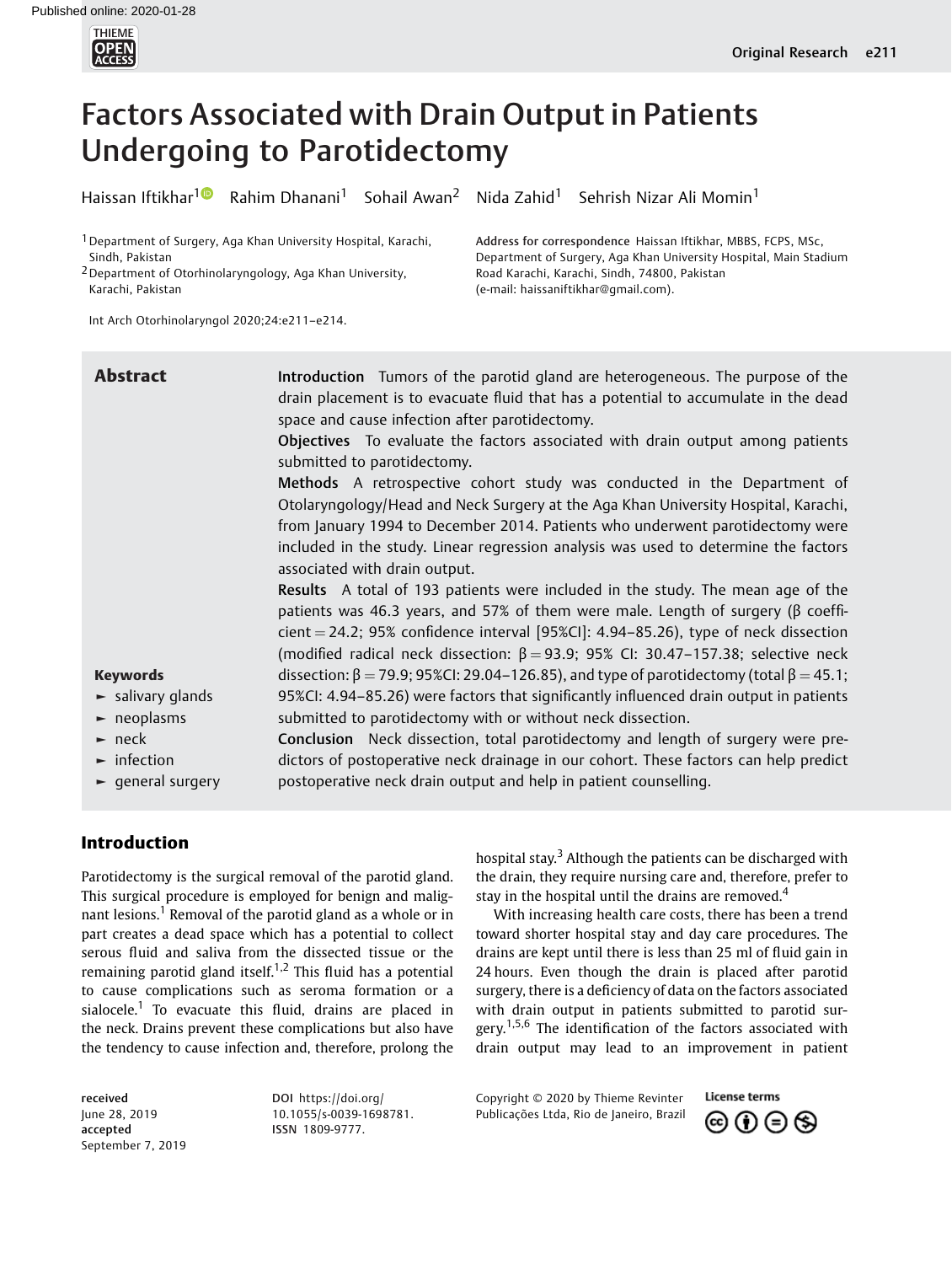counseling, planning of hospital stay, and selection of cases for day care procedures.

The objective of the present study was to determine the factors associated with neck drain output among patients submitted to parotidectomy.

## Materials and Methods

A cross-sectional study was conducted at the Department of Otolaryngology/Head and Neck Surgery at a tertiary care hospital, from January 1994 to December 2014. The study began after receiving the approval of the ethical review committee (3619-Sur-ERC-15). We included all patients aged  $\geq$  18 years with either benign or malignant lesions of the parotid, who had undergone parotid surgery with or without neck dissection. However, patients with previous surgery or radiotherapy or who had undergone treatment outside our hospital were excluded from the study. A total of 224 cases were screened, and, out of these, 193 fulfilled the eligibility criteria.

After receiving ethical approval from the institutional review board, data was collected from patient medical records on mean drain output (the outcome of the present study), the demographic characteristics of the patients, and co-morbid and clinical factors.

Drain output was measured in milliliters (ml). The Redivac drain (constant vacuum drain, Premed, Germany) was used in all of our patients. The neck drain was removed once the drain output gain in 24 hours was  $\leq$  30 ml.

The data was analyzed using the STATA (STATA Corp., College Station, TX, US) software, version 12. The descriptive statistics for the quantitative variables was reported by mean and standard deviation (SD), and the categorical variables were reported as frequencies and percentages. Unadjusted and adjusted β coefficients along with their 95% confidence intervals (95%CIs) were reported by using simple and multiple linear regressions to assess the relationship of various factors with the mean drain output. The univariate analysis was performed for th independent variables ( $p < 0.25$ ). Multiple linear regression was conducted for the final model ( $p < 0.05$ ).

### Results

A total of 193 parotidectomies were preformed from January 1994 to December 2014. The mean age of the patients was 46.3 years (SD:  $\pm$  15.71). There were 57% of males in the sample. Diabetes mellitus type-2 was observed in 19.1%, and hypertension, in 30.7% of our patients. Regarding the type of parotidectomy, most patients (81.8%) underwent superficial parotidectomy. Of the 16.8% who underwent neck dissection, the majority underwent selective neck dissection (9.84%) followed by modified radical neck dissection (4.14%), radical neck dissection (1.55%), and superselective neck dissection (1.35%). ►Table 1

On the final histopathology, 66.44% of the cases were of benign tumors (pleomorphic adenoma: 58.09%; Warthin tumor: 8.8%), 17.61% were malignant tumors (mucoepidermoid: 7.77%; acinic cell: 4.66%; adenoid cystic: 5.18%) and 21.7% were cases of other types of tumors (►Table 2). On the

Table 1 Description of patient demographic characteristics, and comorbid and tumor-related factors

| Demographic<br>variables                                |                        | n(%)            |  |
|---------------------------------------------------------|------------------------|-----------------|--|
| Age, years<br>(mean $\pm$ standard<br>deviation)        |                        | $46.3 \pm 15.7$ |  |
| Gender                                                  | Male                   | 110 (56.9)      |  |
|                                                         | Female                 | 83 (43.01)      |  |
| Comorbid factors                                        |                        |                 |  |
| Diabetes mellitus                                       | Yes                    | 37 (19.17)      |  |
|                                                         | No                     | 156 (80.82)     |  |
| Surgery- and tumor-related factors                      |                        |                 |  |
| Length of surgery<br>(mean $\pm$ standard<br>deviation) | Hours                  | 2.76(1.13)      |  |
| Type of                                                 | Superficial            | 158 (81.86)     |  |
| parotidectomy                                           | Total                  | 35 (18.13)      |  |
|                                                         |                        | n (%)           |  |
| Type of neck                                            | None                   | 161 (83.41)     |  |
| dissection                                              | Radical                | 3(1.55)         |  |
|                                                         | Modified               | 8(4.14)         |  |
|                                                         | Selective              | 19 (9.84)       |  |
|                                                         | Superselective         | 2(1.04)         |  |
| Final histopathology                                    | Pleomorphic<br>adenoma | 100 (51.81)     |  |
|                                                         | Warthin                | 17 (8.80)       |  |
|                                                         | Mucoepidermoid         | 15 (7.77)       |  |
|                                                         | Acinic cell            | 9(4.66)         |  |
|                                                         | Adenoid cystic         | 10(5.18)        |  |
|                                                         | Other                  | 42 (21.76)      |  |
| Size of tumor, cm                                       | $0 - 2$                | 9(4.66)         |  |
|                                                         | $2 - 4$                | 61 (31.60)      |  |
|                                                         | 4–6                    | 90 (46.63)      |  |
|                                                         | > 6                    | 33 (17.09)      |  |

final histopathology, most patients had tumor sizes ranging from 4 cm to 6 cm.

In our final model (multivariable analysis) type of neck dissection, type of parotidectomy, and length of surgery were significant. We observed with every modified radical and selective neck dissection that there was a gain of 93.9 and 77.9 units in drain output respectively. In patients submitted to total parotidectomy, the gain was of 45.1 units, and with every 1 hour increase in length of the surgery, the drain output increased by 24.2 units. ( $\blacktriangleright$ Tables 3 and 4)

#### **Discussion**

The parotid gland is the largest of the three major salivary glands, and the other two are the submandibular and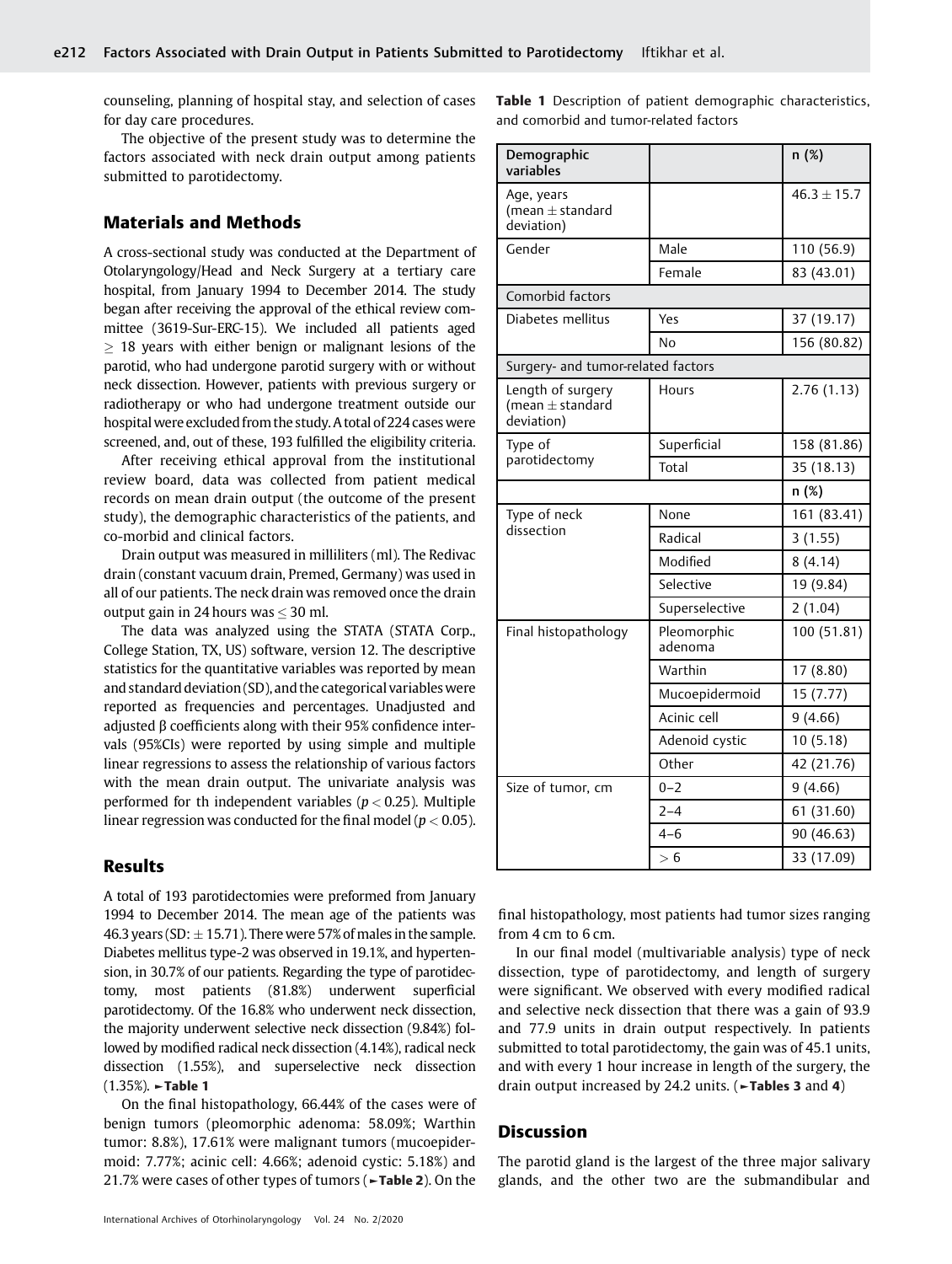|  |  |  |  | Table 2 Other tumors reported on histopathology |
|--|--|--|--|-------------------------------------------------|
|--|--|--|--|-------------------------------------------------|

| Tumor                                    | <b>Numbers</b> | Percentage |
|------------------------------------------|----------------|------------|
| Reactive intraparotid node               | 11             | 5.6%       |
| Spindle cell lesion/<br>Myoepithelioma   | 3              | 1.55%      |
| Chronic sialadenitis                     | 3              | 1.55%      |
| Dermoid cyst/Epidermal<br>inclusion cyst | 3              | 1.55%      |
| Lipoma                                   | $\overline{2}$ | 1.3%       |
| Lymphoma                                 | $\mathcal{P}$  | 1.3%       |
| Castleman disease                        | 1              | 0.5%       |
| Kimura disease                           | 1              | 0.5%       |
| Monomorphic adenoma                      | 1              | 0.5%       |
| Melanoma                                 | 1              | 0.5%       |
| Nodular fasciitis                        | 1              | 0.5%       |
| Atypical pleomorphic adenoma             |                | 0.5%       |

sublingual salivary glands.<sup>7</sup> It weighs  $\sim$  15 g to 30 g on either side, $\overline{7}$  and has a varied histology due to its heterogeneous cellular composition, $8$  and, like other organs of the body, is predisposed to benign or malignant changes that warrant an intervention. The primary modality of treatment for benign or malignant lesions of the parotid gland is still surgery.<sup>8</sup> Surgical excision of the parotid mass leaves a dead space that can lead to serous fluid or saliva accumulation and get infected.<sup>1,2</sup> To overcome this concern, neck drains (active or passive) are placed to evacuate this fluid.

In the literature, there is variation in the indication of neck drain removal after parotidectomy. Some authors suggest a particular cut-off volume, and others simply suggest removing the drain postoperatively, between days 2 and  $7^{9,10}$  In the present study, the drain was removed once the 24-hour gain was lower than 30 ml. Although neck drains are placed to prevent complications and have been considered a standard of care, little has been written on the factors associated with drain output in patients undergoing parotidectomies.<sup>1,5</sup> With increasing health care costs and a trend toward day care procedures, we analyzed the factors that could be associated with drain output that could help us stratify patients preoperatively for day care surgery. In our final model, length of surgery, type of neck dissection, final histopathology, size of tumor, age and duration of the symptoms were significantly associated with an increase in drain output.

In a study to assess the predictive factor for drain output in 69 patients submitted to superficial parotidectomy, it was observed that age was not a significant factor;<sup>5</sup> however, in the present study, age  $(p = 0.001)$  was a significant factor at the univariate level, but it was insignificant on the multivariate analysis, which is in line with other studies. Diabetes mellitus was marginally significant ( $p < 0.058$ ) in a study by Chen et al,  $^1$ but was not significant in the present study. The length of the surgery was significant in the present study ( $p < 0.0001$ ), and this could be because the length of the surgery increases with greater dissection of parotid tissue, which could lead to more

Table 3 Univariate analysis using linear regression of individual factors affecting drain output

| Variables             |                       | Betacoefficient | Confidence interval | p-value |
|-----------------------|-----------------------|-----------------|---------------------|---------|
| Age                   |                       | 1.46            | $0.59 - 2.31$       | 0.001   |
| Gender                | Male<br>Female        | $-28.20$        | $-55.87 - 0.53$     | 0.046   |
| Diabetes mellitus     | N <sub>0</sub><br>Yes | 1<br>31.81      | $-66.68 - 3.05$     | 0.073   |
| Length of surgery     |                       | 39.80           | 32.33-47.28         | < 0.001 |
| Type of parotidectomy | Superficial           | 1               |                     | < 0.001 |
|                       | Total                 | 122.18          | 90.77-153.59        |         |
| Neck dissection       | None                  |                 |                     |         |
|                       | Radical               | $\mathbf{1}$    | $\mathbf{1}$        | < 0.001 |
|                       | Modified              | 70.20           | $-24.29 - 164.70$   |         |
|                       | Radical               | 166.04          | 107.29-224.78       |         |
|                       | Selective             | 138.27          | 98.93-177.61        |         |
|                       | Superselective        | 158.54          | 43.15-273.92        |         |
| Histopathology        | Benign                | 1               | 1                   | < 0.001 |
|                       | Malignant             | 88.32           | 58.37-118.26        |         |
| Size of tumor         | $0-2$ cm              | $\mathbf{1}$    | $\mathbf{1}$        | < 0.001 |
|                       | $2-4$ cm              | 13.24           | $-52.11 - 78.59$    |         |
|                       | $4-6$ cm              | 20.88           | $-43.09 - 84.87$    |         |
|                       | $> 6$ cm              | 98.68           | 29.85-167.51        |         |

Note:  $p$ -value = 0.25.